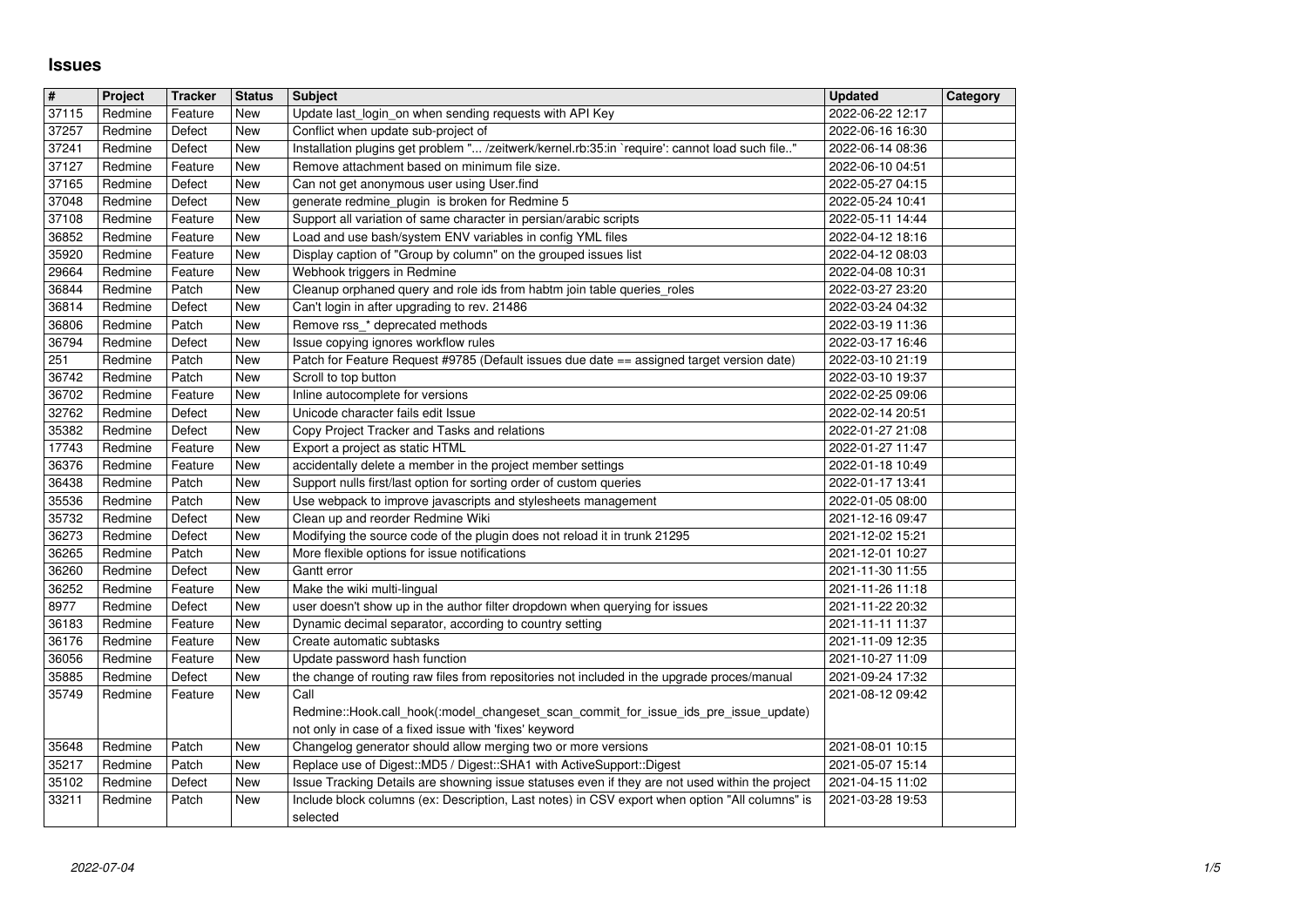| $\overline{\mathbf{H}}$ | Project            | <b>Tracker</b>     | <b>Status</b>     | <b>Subject</b>                                                                                                                            | <b>Updated</b>                       | Category |
|-------------------------|--------------------|--------------------|-------------------|-------------------------------------------------------------------------------------------------------------------------------------------|--------------------------------------|----------|
| 10121                   | Redmine            | Feature            | New               | Watchers - Add Group / Role                                                                                                               | 2021-01-07 13:15                     |          |
| 12222<br>3513           | Redmine<br>Redmine | Feature<br>Feature | <b>New</b><br>New | SLA Integration (Service Level Agreement)<br><b>Baseline Project</b>                                                                      | 2021-01-03 14:09<br>2020-11-26 16:29 |          |
| 34176                   | Redmine            | Defect             | New               | Empty page reponses on Redmine 3.4.5.stable                                                                                               | 2020-10-27 18:10                     |          |
| 31006                   | Redmine            | Feature            | New               | Add feature Webhook                                                                                                                       | 2020-09-18 12:00                     |          |
| 2686                    | Redmine            | Feature            | New               | Role adminsitration with many projects / users -> grid overview, one submit                                                               | 2020-09-08 12:04                     |          |
| 27902<br>33718          | Redmine<br>Redmine | Defect<br>Feature  | New<br>New        | Overview page is very slow for private projects with large number of members<br>Import abilities, provided by obsoleted plugins           | 2020-08-21 09:50<br>2020-07-10 11:19 |          |
| 33674                   | Redmine            | Feature            | New               | Cannot remove user from project when user is assigned to a group                                                                          | 2020-06-26 19:13                     |          |
| 33486                   | Redmine            | Feature            | New               | When copying the task, I want to reflect the version change of the main task in the version of the $\vert$ 2020-06-02 15:09               |                                      |          |
| 30069                   | Redmine            | Feature            | New               | subtask<br>Integrate Redmine with GitLab (or other free CI system for open source) to run tests                                           | 2020-04-18 13:22                     |          |
| 33286                   | Redmine            | Feature            | New               | Multiple issue ids in "Subject" filter                                                                                                    | 2020-04-10 09:56                     |          |
| 32844                   | Redmine            | Feature            | New               | The ability to change the 404 not found screen on each site                                                                               | 2020-01-20 12:29                     |          |
| 32612                   | Redmine            | Defect             | New               | Distinct can be removed due to unique constraint in database                                                                              | 2019-12-11 18:31                     |          |
| 32610<br>32558          | Redmine<br>Redmine | Defect<br>Defect   | New<br>New        | A inner join can be removed<br>Distinct can be removed                                                                                    | 2019-12-11 18:24<br>2019-12-06 04:07 |          |
| 32484                   | Redmine            | Feature            | New               | When a group is selected in the user custom field field, Enable the same handling as the user on                                          | 2019-11-18 18:35                     |          |
|                         |                    |                    |                   | the issue list screen.                                                                                                                    |                                      |          |
| 32442<br>32312          | Redmine<br>Redmine | Defect<br>Feature  | New<br>New        | Upgrade vom 2.x to 4.0.5 fails when invoking "rake db:migrate RAILS_ENV=production"<br>Disable auto selecting in top right Project filter | 2019-11-10 16:12<br>2019-10-21 09:53 |          |
| 31908                   | Redmine            | Feature            | New               | Do not load all projects in project jump box                                                                                              | 2019-08-15 22:07                     |          |
| 31886                   | Redmine            | Defect             | New               | There is no limitation for the content of news                                                                                            | 2019-08-13 07:41                     |          |
| 31831<br>31755          | Redmine<br>Redmine | Defect<br>Defect   | New<br>New        | Back url parse in validation<br>Couldn't download Redmine by curl in Debian buster                                                        | 2019-08-01 10:49<br>2019-07-22 09:40 |          |
| 31725                   | Redmine            | Feature            | New               | Start Redmine version numbering in reverse order (newer towards older) when submitting bugs                                               | 2019-07-15 09:40                     |          |
|                         |                    |                    |                   | on this instance                                                                                                                          |                                      |          |
| 31710                   | Redmine            | Defect             | New               | Assigned on search issues not ordered by name                                                                                             | 2019-07-11 20:43                     |          |
| 31449<br>31381          | Redmine<br>Redmine | Feature<br>Feature | New<br>New        | Generate issue graphics<br>Find change status of issues at custom query                                                                   | 2019-05-31 00:11<br>2019-05-19 16:53 |          |
| 25747                   | Redmine            | Feature            | New               | Spent time - CUSTOM fields - edit permission - WEB UI vs. API access                                                                      | 2019-05-14 22:05                     |          |
| 31341                   | Redmine            | Defect             | New               | install redmine on windows                                                                                                                | 2019-05-10 13:17                     |          |
| 31291                   | Redmine            | Feature            | New               | how i can calcute custom field under subproject                                                                                           | 2019-05-03 02:19                     |          |
| 31111<br>28127          | Redmine<br>Redmine | Defect<br>Defect   | New<br>New        | About custom fields in List format or Key/value list format<br>It is impossible to filter the trackers by project in the XML/REST-API     | 2019-03-28 21:22<br>2019-03-27 00:28 |          |
| 30981                   | Redmine            | Feature            | New               | Allow "New Member" modal to keep track of selected users between searches                                                                 | 2019-03-06 11:03                     |          |
| 30055                   | Redmine            | Defect             | <b>New</b>        | Keep it from one job to the next                                                                                                          | 2018-12-05 08:45                     |          |
| 29758<br>29750          | Redmine<br>Redmine | Feature<br>Feature | New<br>New        | Introduce optional pay per feature model of Redmine development<br>Per project intergated IDE module with live collaboration support      | 2018-10-13 01:54<br>2018-10-09 17:59 |          |
| 29588                   | Redmine            | Feature            | New               | There should be a way to avoid adding paragraph to a Textile block                                                                        | 2018-09-11 23:59                     |          |
| 29511                   | Redmine            | Defect             | New               | cpu 100%                                                                                                                                  | 2018-09-06 09:47                     |          |
| 8289<br>2897            | Redmine<br>Redmine | Defect<br>Feature  | New<br>New        | target version does not get propagated to subtasks<br>Tagging in Redmine                                                                  | 2018-08-30 09:10<br>2018-08-26 22:55 |          |
|                         |                    |                    |                   |                                                                                                                                           |                                      |          |
|                         |                    |                    |                   |                                                                                                                                           |                                      |          |
|                         |                    |                    |                   |                                                                                                                                           |                                      |          |
|                         |                    |                    |                   |                                                                                                                                           |                                      |          |
|                         |                    |                    |                   |                                                                                                                                           |                                      |          |
|                         |                    |                    |                   |                                                                                                                                           |                                      |          |
|                         |                    |                    |                   |                                                                                                                                           |                                      |          |
|                         |                    |                    |                   |                                                                                                                                           |                                      |          |
|                         |                    |                    |                   |                                                                                                                                           |                                      |          |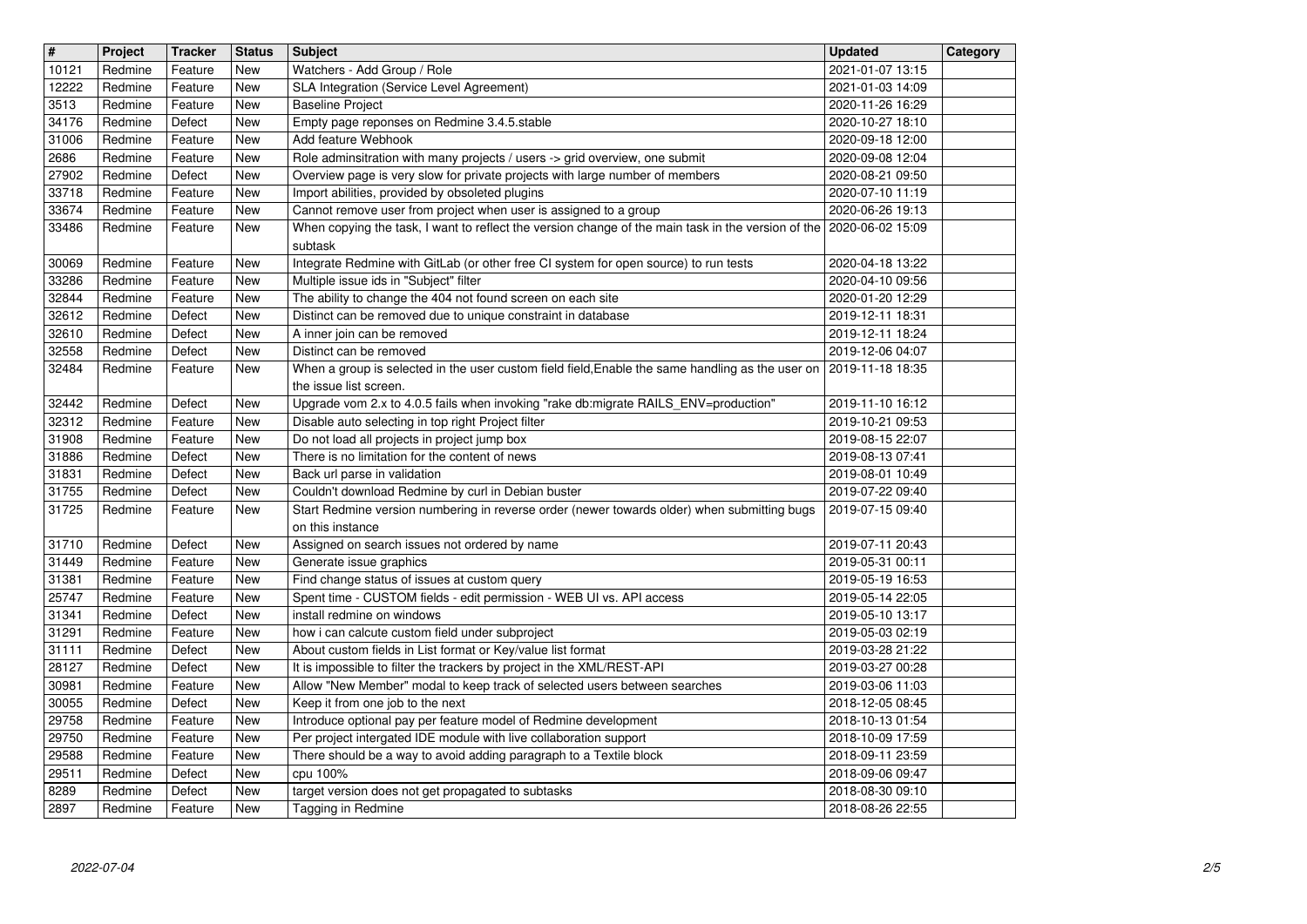| $\overline{\mathbf{H}}$ | Project            | <b>Tracker</b>     | <b>Status</b>                    | <b>Subject</b>                                                                                                                                                       | <b>Updated</b>                       | Category |
|-------------------------|--------------------|--------------------|----------------------------------|----------------------------------------------------------------------------------------------------------------------------------------------------------------------|--------------------------------------|----------|
| 28807<br>28871          | Redmine<br>Redmine | Defect<br>Defect   | New<br>New                       | Cannot search in a case-insensitive manner<br>Adding the window AD activity directory to verify redmine permissions is failed                                        | 2018-05-28 04:39<br>2018-05-27 04:18 |          |
| 28539                   | Redmine            | Feature            | New                              | journal query                                                                                                                                                        | 2018-04-12 11:43                     |          |
| 18325<br>28105          | Redmine<br>Redmine | Feature<br>Feature | New<br>New                       | Request approval<br>Portfolio managment                                                                                                                              | 2018-03-15 00:43<br>2018-02-27 13:01 |          |
| 3125<br>28243           | Redmine            | Feature            | New                              | Merging 2 different Redmine Installations                                                                                                                            | 2018-02-27 04:46                     |          |
| 27990                   | Redmine<br>Redmine | Patch<br>Defect    | New<br>New                       | Consistent interface for Principal.member_of and not_member_of<br>Roadmap Issues null on selection of version custom field                                           | 2018-02-25 20:46<br>2018-02-04 15:40 |          |
| 28111<br>28078          | Redmine<br>Redmine | Defect<br>Defect   | <b>New</b>                       | Redmine Permissions - option to combine "Non member" role with others<br>Workflows inconsistencies when removing "add/edit issue" permission to a role which already | 2018-01-31 11:58<br>2018-01-25 18:14 |          |
|                         |                    |                    | New                              | has a workflow defined                                                                                                                                               |                                      |          |
| 28069<br>28008          | Redmine<br>Redmine | Defect<br>Feature  | <b>New</b><br>New                | Queries 403 error if query author is not in the roles list<br>Easier way to put a hyperlink to a network folder in the comments                                      | 2018-01-25 10:44<br>2018-01-17 21:01 |          |
| 27693                   | Redmine            | Defect             | New                              | In queries, operator "Any" should be "Not empty"                                                                                                                     | 2017-12-27 17:07                     |          |
| 5430<br>17770           | Redmine<br>Redmine | Feature<br>Defect  | New<br>New                       | Project-Specific Default Priority<br>very simple fix: that causes many sites to break, and much confusion - incorrect use of .js                                     | 2017-12-08 20:15<br>2017-12-03 19:24 |          |
|                         |                    |                    |                                  | suffix                                                                                                                                                               |                                      |          |
| 27381<br>27199          | Redmine<br>Redmine | Feature<br>Feature | New<br>New                       | % Complete respond to status change in UI<br>add log date to issue list filter                                                                                       | 2017-11-05 09:22<br>2017-10-16 09:23 |          |
| 3001                    | Redmine            | Feature            | New                              | "Assign to" history in filter or etc.                                                                                                                                | 2017-09-21 12:38                     |          |
| 26847<br>12657          | Redmine<br>Redmine | Feature<br>Feature | New<br>New                       | implement an upgrade script<br>view statistic and likes                                                                                                              | 2017-09-06 22:32<br>2017-08-30 08:12 |          |
| 26685<br>26105          | Redmine<br>Redmine | Patch<br>Feature   | New<br>New                       | Check of child classes of all levels is added for Redmine::SubclassFactory::ClassMethods<br><b>Update Redmine Brand</b>                                              | 2017-08-14 17:01<br>2017-06-06 18:29 |          |
| 25647                   | Redmine            | Feature            | New                              | Max Character Length of Fields e.g. Roles, etc.                                                                                                                      | 2017-04-20 11:42                     |          |
| 25383<br>421            | Redmine<br>Redmine | Feature<br>Feature | <b>New</b><br><b>New</b>         | A feature to add (signature / date)<br>Impersonate user feature                                                                                                      | 2017-04-19 17:22<br>2017-03-10 13:53 |          |
| 24152                   | Redmine            | Feature            | New                              | Locale independent number settings                                                                                                                                   | 2017-03-02 18:51                     |          |
| 25141                   | Redmine            | Defect             | New                              | Changing the scope and resetting the position of an acts_as_positioned object inserts it at the<br>one-before-last position                                          | 2017-02-21 16:46                     |          |
| 25082                   | Redmine            | Feature            | New                              | Make issue totals checkbox visible per custom field                                                                                                                  | 2017-02-15 16:11                     |          |
| 25010<br>1158           | Redmine<br>Redmine | Feature<br>Feature | New<br>New                       | Assign ticket to role instead of group<br>Polls                                                                                                                      | 2017-02-06 10:58<br>2017-02-04 06:40 |          |
| 2448                    | Redmine            | Feature            | New                              | Graphviz of ticket dependencies (with example)                                                                                                                       | 2016-11-30 14:00                     |          |
| 24477<br>24426          | Redmine<br>Redmine | Feature<br>Defect  | New<br>New                       | CSV export feature for thousand of issues<br>sqlserver2014:chang issues parentId success but view is wrong                                                           | 2016-11-28 19:50<br>2016-11-24 07:47 |          |
| 23889                   | Redmine            | Feature            | New                              | Assign ticket (SCRUM bug, issue etc.) to multiple projects                                                                                                           | 2016-09-22 09:00                     |          |
| 553<br>506              | Redmine<br>Redmine | Feature<br>Feature | New<br>$\overline{\mathsf{New}}$ | Capistrano Recipes<br>Add reports to top menu                                                                                                                        | 2016-09-12 20:18<br>2016-09-12 20:15 |          |
| 23595                   | Redmine            | Feature            | New                              | Check for Redmine new version                                                                                                                                        | 2016-08-16 16:08                     |          |
| 23581<br>12347          | Redmine<br>Redmine | Feature<br>Feature | New<br>New                       | Query class inheritance<br>"Calculate the issue done ratio" per project configuration                                                                                | 2016-08-12 17:21<br>2016-07-14 08:43 |          |
| 11246                   | Redmine            | Feature            | New                              | New Design and Analysis section                                                                                                                                      | 2016-06-08 16:59                     |          |
|                         |                    |                    |                                  |                                                                                                                                                                      |                                      |          |
|                         |                    |                    |                                  |                                                                                                                                                                      |                                      |          |
|                         |                    |                    |                                  |                                                                                                                                                                      |                                      |          |
|                         |                    |                    |                                  |                                                                                                                                                                      |                                      |          |
|                         |                    |                    |                                  |                                                                                                                                                                      |                                      |          |
|                         |                    |                    |                                  |                                                                                                                                                                      |                                      |          |
|                         |                    |                    |                                  |                                                                                                                                                                      |                                      |          |
|                         |                    |                    |                                  |                                                                                                                                                                      |                                      |          |
|                         |                    |                    |                                  |                                                                                                                                                                      |                                      |          |
|                         |                    |                    |                                  |                                                                                                                                                                      |                                      |          |
|                         |                    |                    |                                  |                                                                                                                                                                      |                                      |          |
|                         |                    |                    |                                  |                                                                                                                                                                      |                                      |          |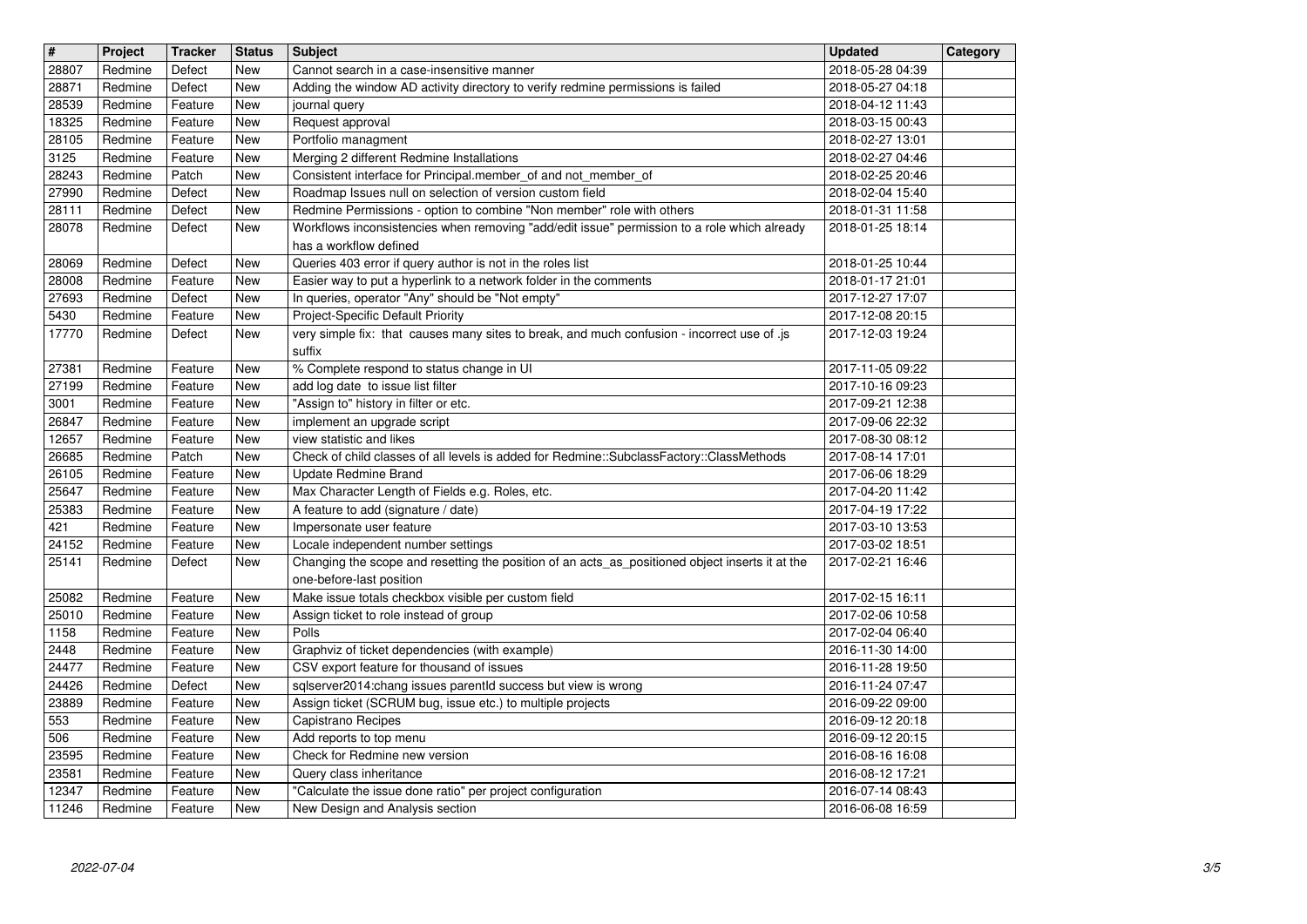| $\overline{\mathbf{H}}$ | Project            | <b>Tracker</b>     | <b>Status</b><br><b>New</b> | <b>Subject</b>                                                                                        | <b>Updated</b>                       | Category |
|-------------------------|--------------------|--------------------|-----------------------------|-------------------------------------------------------------------------------------------------------|--------------------------------------|----------|
| 22173<br>20124          | Redmine<br>Redmine | Feature<br>Patch   | New                         | xls export with issue URL<br>Query option, The sql for field to allow groups option.                  | 2016-03-15 03:47<br>2016-02-18 15:17 |          |
| 21958<br>21783          | Redmine<br>Redmine | Feature<br>Feature | New<br>New                  | Automatical reverse links to wiki/forums from issues<br>Custom reports from SQL query                 | 2016-02-05 08:06<br>2016-01-22 07:01 |          |
| 21770                   | Redmine            | Defect             | New                         | Preview does not work on non-ascii data input                                                         | 2016-01-21 09:49                     |          |
| 20547<br>19850          | Redmine<br>Redmine | Defect<br>Feature  | <b>New</b><br>New           | Exporting CSV with multiple tabs open can export wrong view<br>Quote multiple comments                | 2015-08-17 15:47<br>2015-05-15 10:18 |          |
| 19629                   | Redmine            | Feature            | New                         | Flags in Issue list                                                                                   | 2015-04-15 12:25                     |          |
| 18618                   | Redmine            | Feature<br>Feature | New                         | watch users by managers<br>Enhanced issue filter                                                      | 2015-04-14 19:24                     |          |
| 18342<br>13533          | Redmine<br>Redmine | Feature            | New<br>New                  | Concept for controlling visibility of users                                                           | 2015-04-10 20:21<br>2015-02-26 12:46 |          |
| 3754                    | Redmine            | Patch              | New                         | add some additional URL paths to robots.txt                                                           | 2015-02-04 20:35                     |          |
| 18914<br>18677          | Redmine<br>Redmine | Defect<br>Feature  | New<br><b>New</b>           | Slow rendering pages with many small macros<br>Planning module                                        | 2015-01-23 00:37<br>2014-12-18 09:40 |          |
| 18220<br>18201          | Redmine<br>Redmine | Feature<br>Defect  | <b>New</b><br><b>New</b>    | Allow Redmine to run as a Rails Engine<br>Internal server error (500): invalid byte sequence in UTF-8 | 2014-12-09 15:17<br>2014-11-05 10:10 |          |
| 17844                   | Redmine            | Feature            | <b>New</b>                  | A help intercept or better options                                                                    | 2014-09-12 08:01                     |          |
| 17689<br>17520          | Redmine<br>Redmine | Feature<br>Defect  | New<br>New                  | De-List or cleraly mark commercial plugins<br>When I edit a saved Query I lose my project focus       | 2014-08-28 11:06<br>2014-08-19 05:55 |          |
| 6257                    | Redmine            | Feature            | New                         | show/hide Secrets (eg. Passwords) in Wiki Sites                                                       | 2014-04-25 04:48                     |          |
| 16314<br>16101          | Redmine<br>Redmine | Patch<br>Feature   | <b>New</b><br>New           | Redirect back is overheated<br>Sticky filters for all queries in project                              | 2014-04-04 10:05<br>2014-02-14 16:28 |          |
| 10931                   | Redmine            | Defect             | New                         | Session does not stay logged in                                                                       | 2013-12-02 16:31                     |          |
| 15544<br>15390          | Redmine<br>Redmine | Feature<br>Patch   | New<br>New                  | Queries: Issues with "RegEx"<br>Simple Redmine Sub-directory Support                                  | 2013-11-26 12:48<br>2013-11-19 05:27 |          |
| 14936                   | Redmine            | Feature            | New                         | Use a stable and modifiable data structure for jsToolbar elements                                     | 2013-10-27 14:38                     |          |
| 12161<br>14203          | Redmine<br>Redmine | Defect<br>Defect   | New<br>New                  | Cyclic recursion redirects<br>Add support for the 'notes://' protocol handler                         | 2013-10-17 16:30<br>2013-10-14 11:54 |          |
| 15019                   | Redmine            | Feature            | New                         | Reusable custom queries                                                                               | 2013-10-01 14:00                     |          |
| 14860<br>537            | Redmine<br>Redmine | Feature<br>Feature | <b>New</b><br>New           | Automatic local export .csv file<br>To Do Lists via Ajax                                              | 2013-09-21 15:14<br>2013-09-13 02:58 |          |
| 14706                   | Redmine            | Defect             | <b>New</b>                  | Sometimes pages are slow                                                                              | 2013-08-20 11:23                     |          |
| 10450<br>14392          | Redmine<br>Redmine | Defect<br>Feature  | <b>New</b><br><b>New</b>    | Copy project Issues not working<br>html5 desktop notification for (watched) events if logged in       | 2013-07-16 21:57<br>2013-07-09 04:16 |          |
| 14322                   | Redmine            | Feature            | New                         | Excel Export as XML (instead of csv) to support export of fields containing NewLines                  | 2013-06-29 08:44                     |          |
| 14259<br>13834          | Redmine<br>Redmine | Defect<br>Feature  | New<br><b>New</b>           | sub project show position problem<br>Can we change the jquery file with other versions                | 2013-06-15 18:15<br>2013-04-30 07:18 |          |
| 13824                   | Redmine            | Feature            | New<br>New                  | Project identifier for greek + cyrillic glyphs                                                        | 2013-04-22 18:20                     |          |
| 4516<br>2728            | Redmine<br>Redmine | Feature<br>Feature | New                         | Cache gravatars<br>Offline Support                                                                    | 2013-04-22 11:28<br>2013-04-19 22:56 |          |
| 11489<br>7357           | Redmine<br>Redmine | Defect<br>Defect   | New<br>New                  | Redmine is not able to show wiki images properly<br>Filter with all Projects included                 | 2013-04-19 15:19<br>2013-04-13 09:26 |          |
| 2678                    | Redmine            | Feature            | New                         | Search and stats on workflow transitions                                                              | 2013-04-11 12:50                     |          |
|                         |                    |                    |                             |                                                                                                       |                                      |          |
|                         |                    |                    |                             |                                                                                                       |                                      |          |
|                         |                    |                    |                             |                                                                                                       |                                      |          |
|                         |                    |                    |                             |                                                                                                       |                                      |          |
|                         |                    |                    |                             |                                                                                                       |                                      |          |
|                         |                    |                    |                             |                                                                                                       |                                      |          |
|                         |                    |                    |                             |                                                                                                       |                                      |          |
|                         |                    |                    |                             |                                                                                                       |                                      |          |
|                         |                    |                    |                             |                                                                                                       |                                      |          |